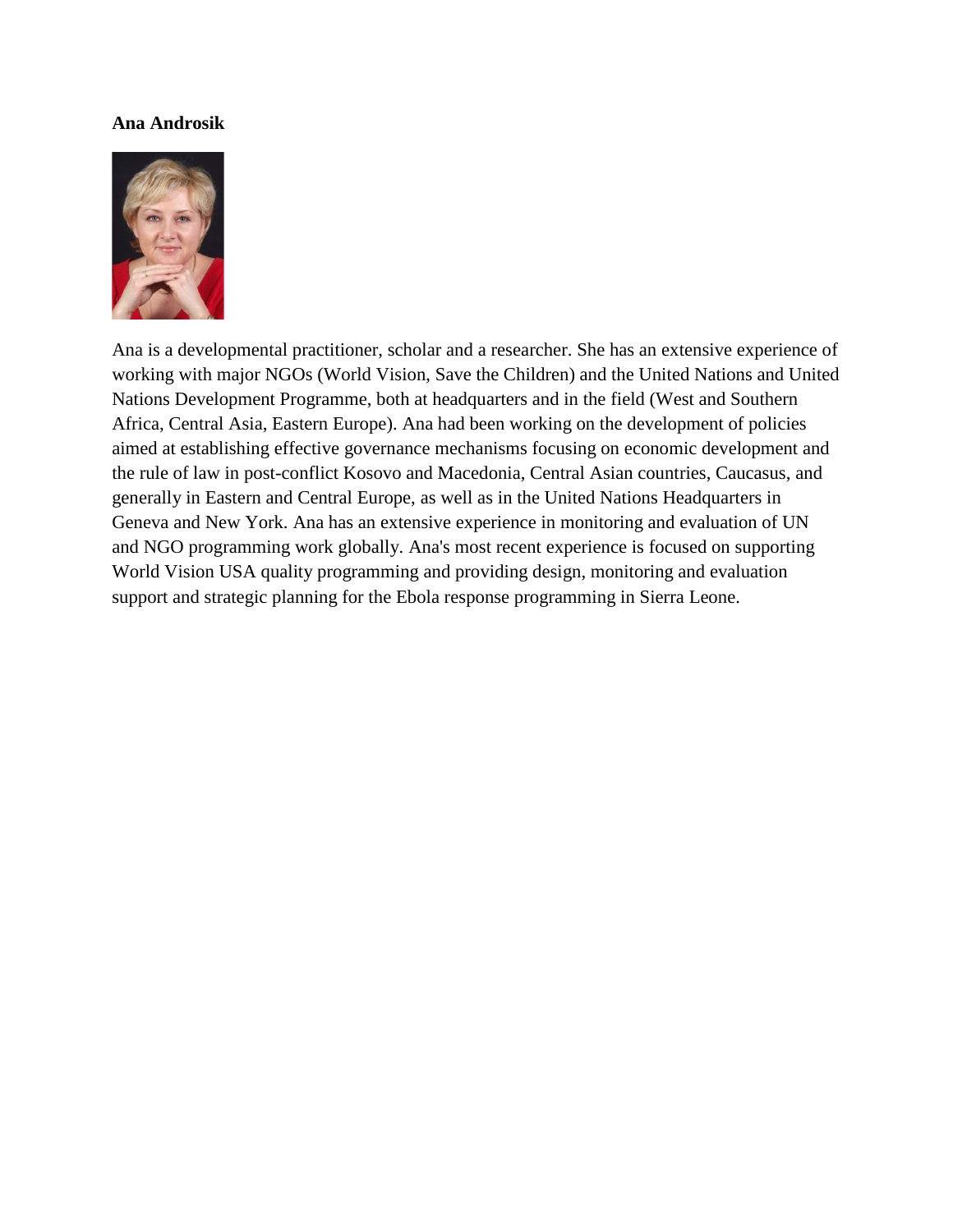## **Paloma de Villota**



Paloma de Villota is Professor Doctor of Applied Economics at the University Complutense of Madrid. She has done research on taxation and gender budgeting for the European Commission, UNIFEM, ILPES, CEPAL, and different European and Latin American Universities. In Spain, she has worked with the Ministry of Health, Ministry of Equality, Institute for Fiscal Studies, Consejo Económico y Social of Autommous Community of Castilla y León, National Women's Institute, Autonomous Community of Madrid, Autonomous Community of Baleares, etc. In the year 1996 she created the Doctorate Programme "The Economic Theory from a Feminist Perspective" rewarded with "Mencion de Calidad" by the Ministry of Education. She is member of the Committee board of the Instituto of investigaciones Feminstas and of the editorial Committee of its academic Magazine (University Complutense). She has published widely in areas of taxation, gender budgeting and social policy.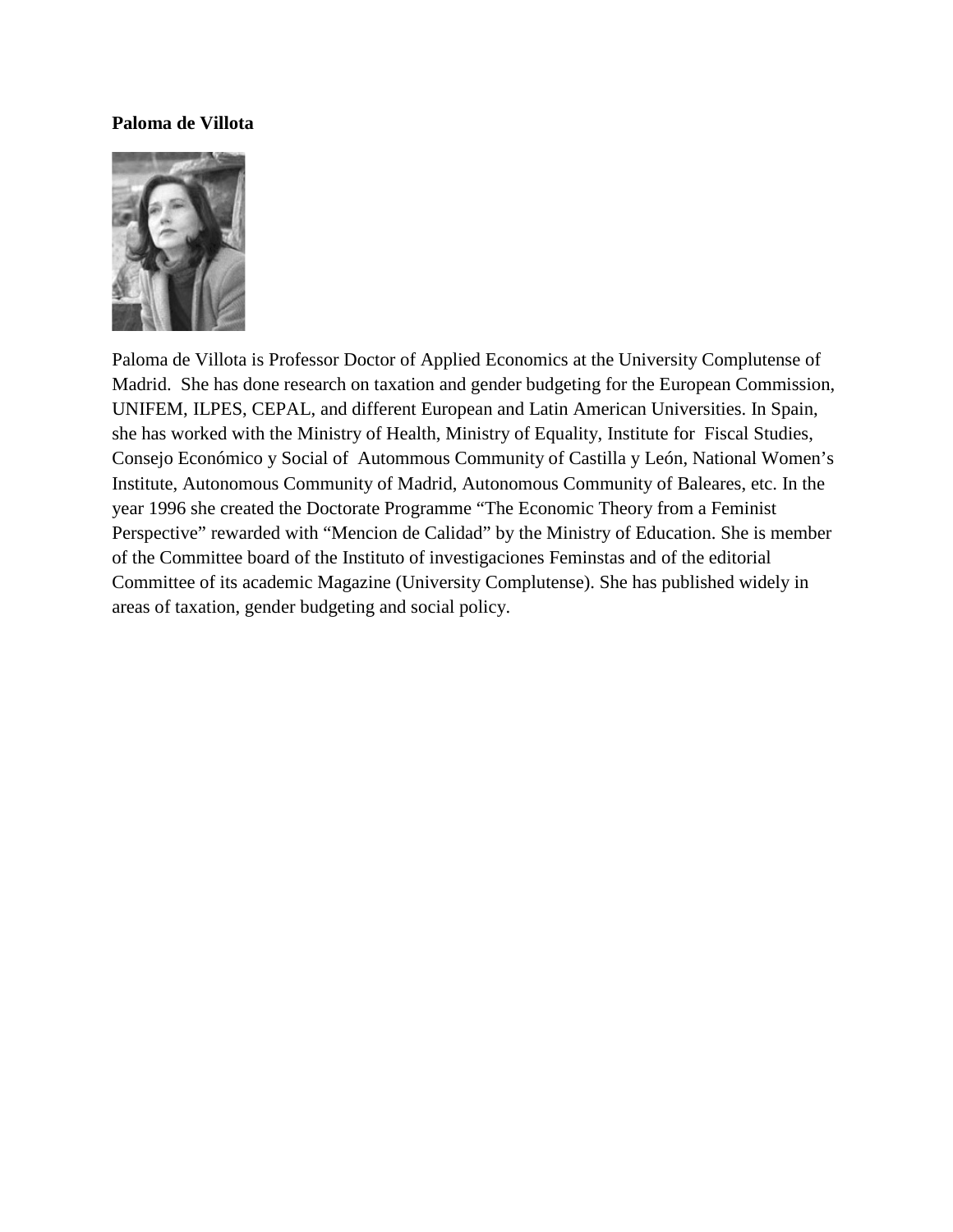# **Alexandra Diebel**



Alexandra is a third year law undergraduate at the University of Ottawa in the joint JD / LLL Programme de droit canadien. Before beginning her legal education, she worked for nine years in international tax transfer pricing, seven of which were spent working for an overseas accounting firm in the private sector, and two of which were spent as a research associate for a university tax research chair in the public sector.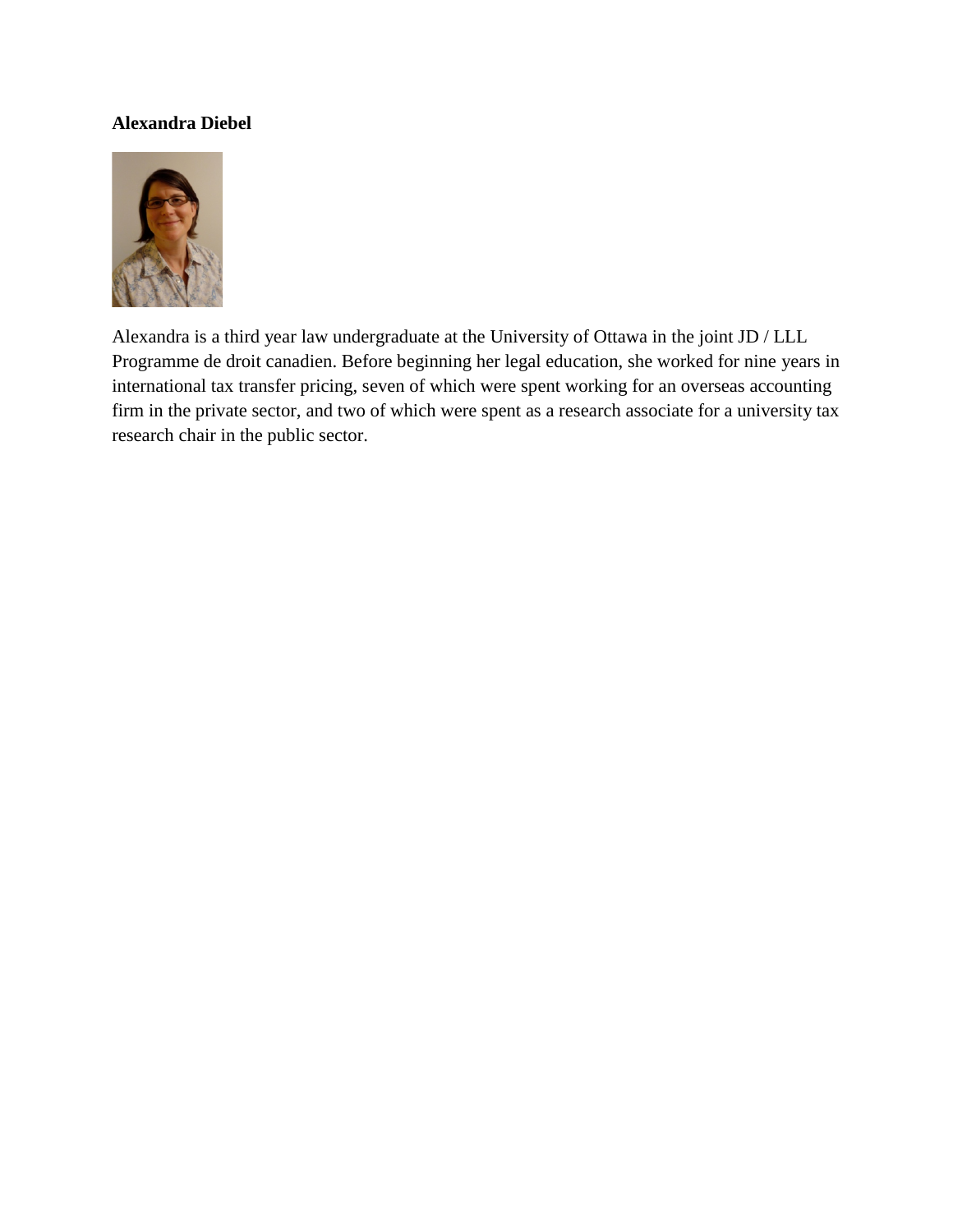# **Ignacio Ferrari**



Ignacio Ferrari is Doctor in Economics from the Universidad de Alcalá de Henares, with a Masters in Business Administration from the IESE (Universidad de Navarra), and a degree in Politics from the Escuela Técnica Superior de Ingenieros Industriales de Madrid. He has been Deputy Director of the Spanish Ministry of Finance and the Exchequer, and Spanish representative in Work Group II of the OECD Fiscal Affairs Committee. Presently he is an adviser and consultant in the field of taxation and gender, working for public and private institutions. He is the author of several books and articles on taxation, gender budgeting, and taxation from a gender perspective.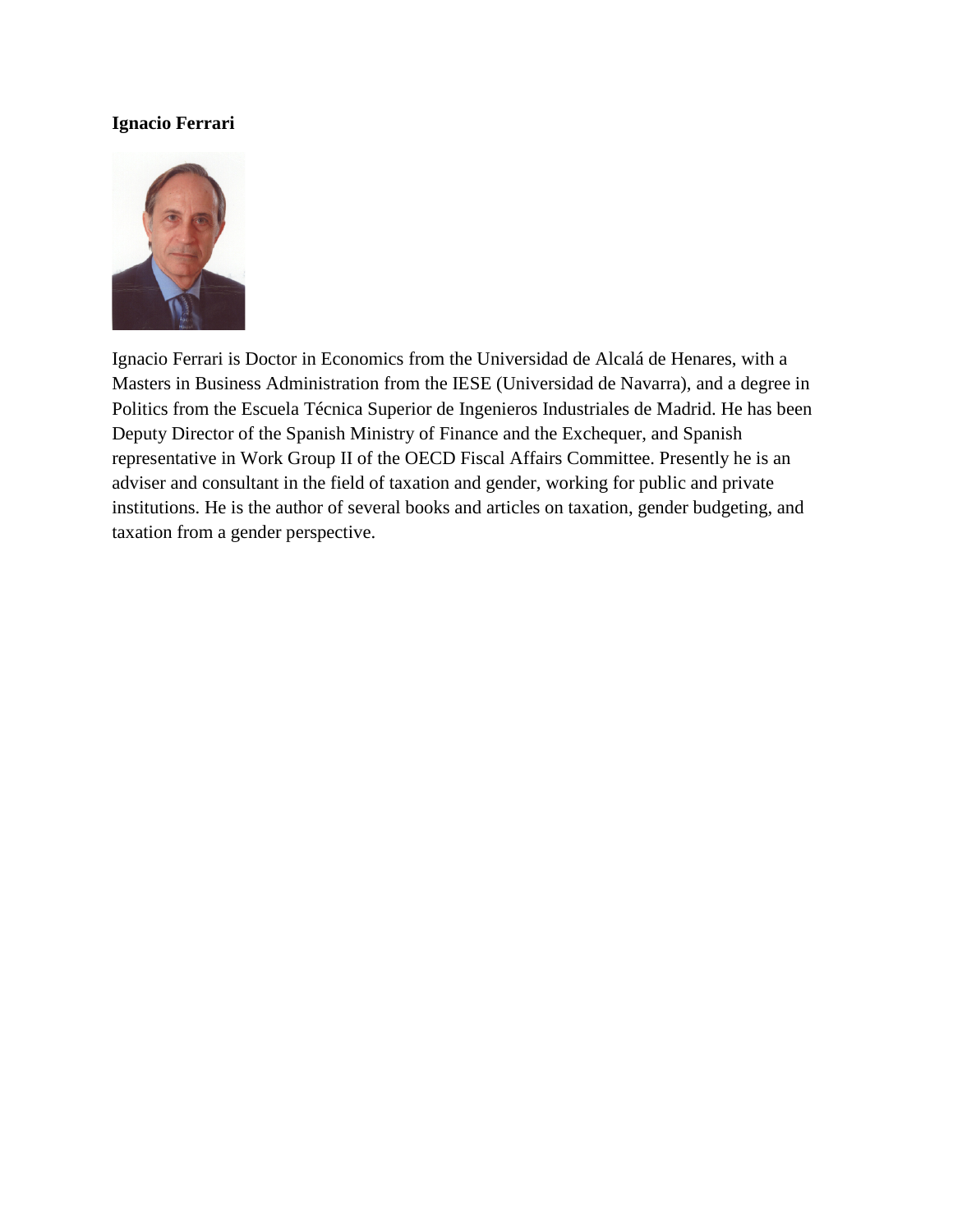# **Åsa Gunnarsson**



Åsa Gunnarsson is Professor in Tax Law at Forum for Studies on Law and Society, Umeå University. Her fields of interest are gender studies on law, and legal studies on the theoretical concepts of fiscal and social citizenship from gender perspectives. She is the scientific director of the FemTax International tax research network, has published extensively on gender and taxation, and is Co-Organizer of the Law and Society Association Collaborative Research Network on International Legal Feminisms and Founder of the NordTax network. Her most recent publication is *Tracing the Women-Friendly Welfare State: Gendered Politics of Everyday Life in Sweden*, ed., Makadam 2013.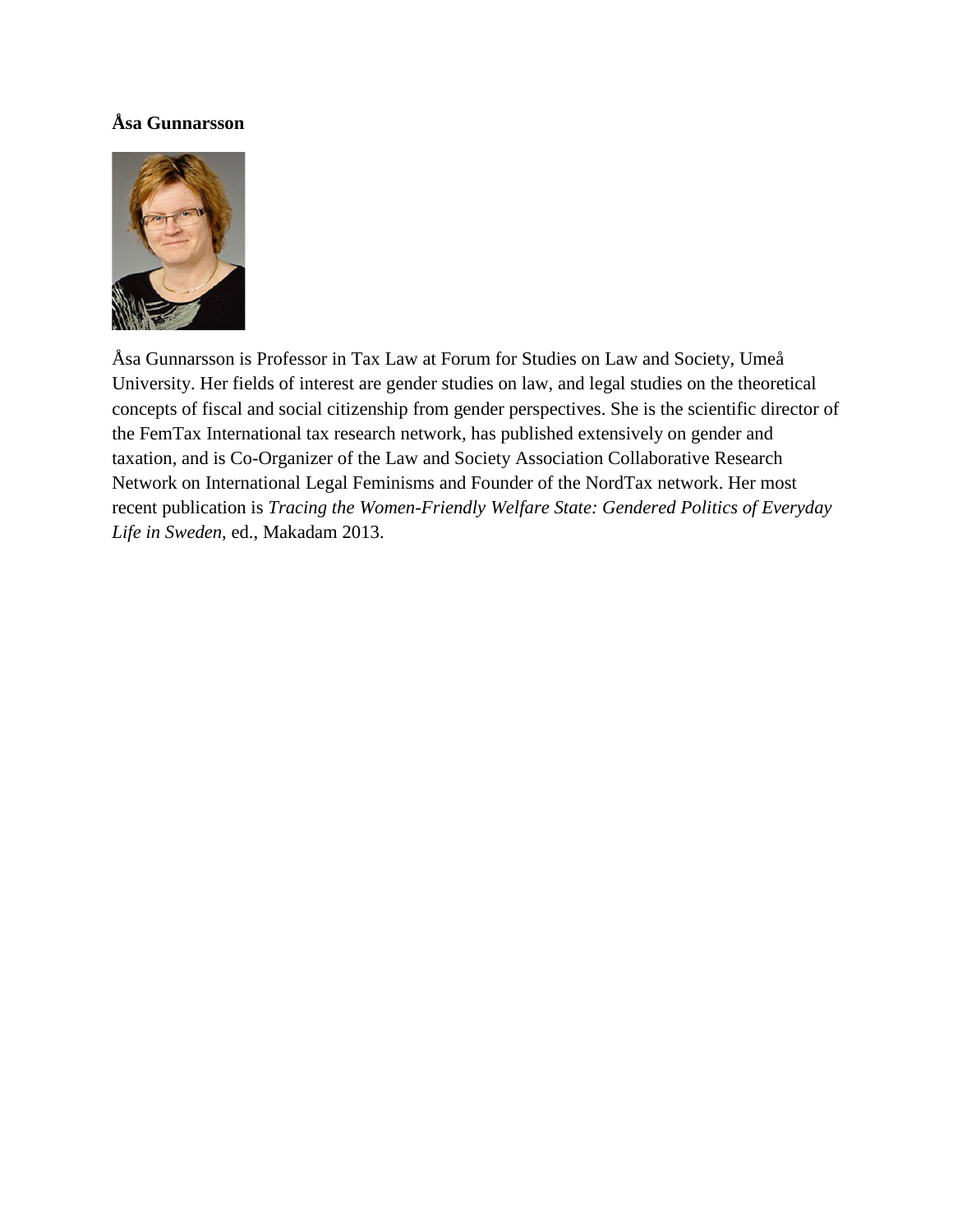# May Hen



May Hen is a fiscal anthropologist and studies the political economies of Caribbean offshore financial centres. She recently completed her Master's in Communication at Simon Fraser University and is currently working as an academic researcher at 1) The University College of the Cayman Islands, 2) Simon Fraser University Centre for Policy Research on Science and Technology, and 3) The University of California Irvine, Department of Anthropology.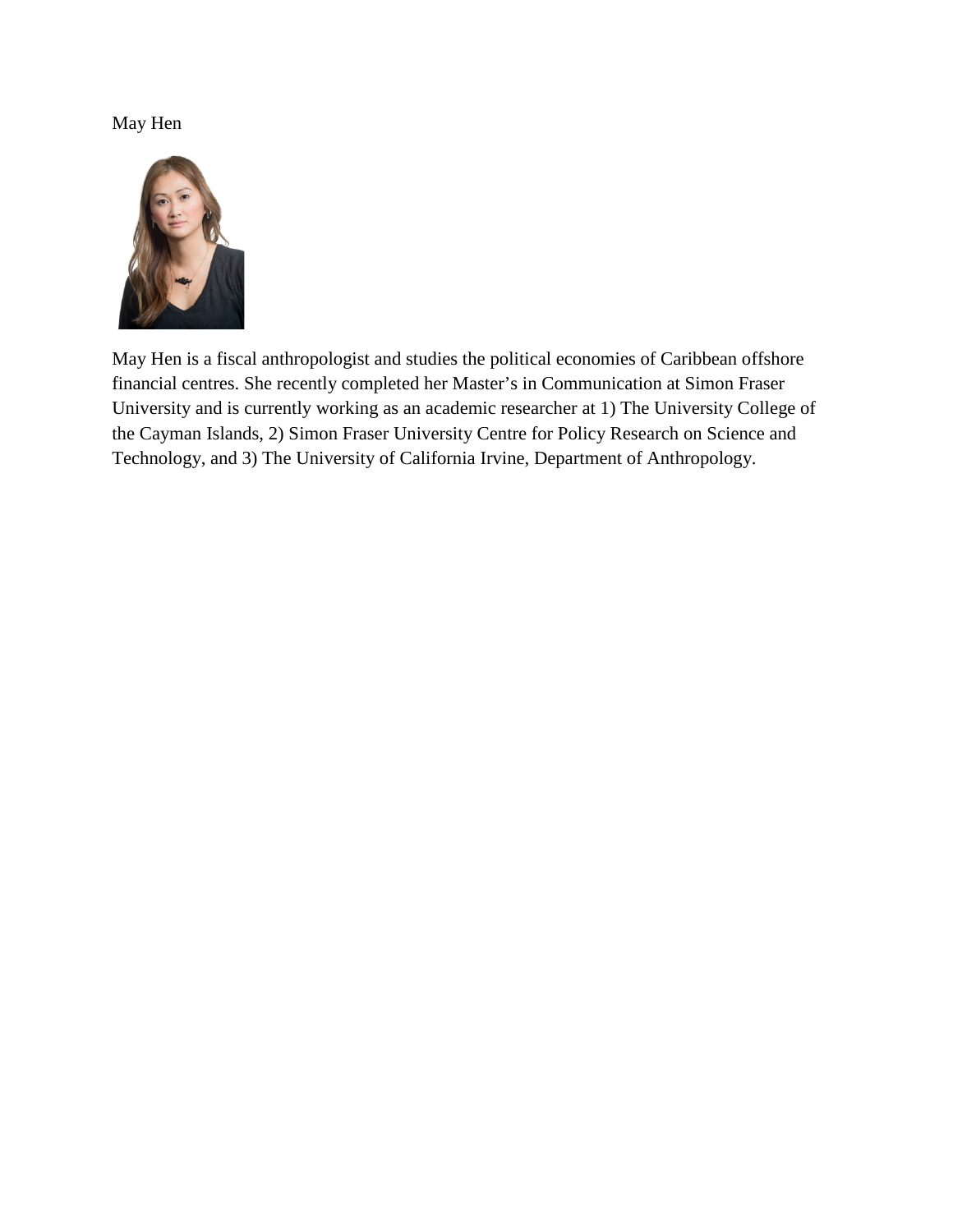# **Adetoun Ilumoka**



Adetoun Ilumoka was born and raised in Nigeria, mainly in the city of Lagos where she went to primary and secondary school. She studied law at the University of Kent in the UK from 1978 – 1981, is a qualified solicitor and advocate of the supreme court of Nigeria, called to the Bar in June 1982. She obtained her LLM at the University of Warwick in the UK in 1985 and received her PhD from the University of British Columbia in Vancouver in May 2014.

Dr Ilumoka began her teaching career at the University of Jos in Plateau State, Nigeria, in 1984. There she taught Constitutional History, Law and Society, Jurisprudence and Legal Theory, and Company Law. In 1990 she worked briefly as a legal consultant for Price Waterhouse and moved on to establish her own legal practice and consultancy firm  $- A. O.$  Ilumoka & Associates (AOIA) in 1991. Shortly after this, along with a group of colleagues, Dr Ilumoka established the Empowerment and Action Research Centre (EMPARC) – a not-for-profit research and advocacy organization based in Lagos, Nigeria. She was the Executive Director of this organization for 10 years. Under her leadership, EMPARC did pioneering work on women's health and reproductive rights locally and internationally and spearheaded important research on the re-conceptualization of human rights in Africa and globally, linking grassroots experiences to national and international policies.

Adetoun Ilumoka was the Daryl T Bean Professor of Law and Women's Studies at the University of Western Ontario from January 2010 until August 2012. During that time, she developed and taught 7 courses in the Faculty of Law and the Department of Women's Studies and Feminist Research (three of which were new courses). Dr Ilumoka voluntarily resigned her appointment at Western University in 2012 to finish her PhD program at the University of British Columbia in Vancouver. Between 1989 and 2008, she was an active member of numerous international research and advocacy networks, including the Association of African Women for Research and Development, the Women's Global Network for Reproductive Rights, the International Women's Health Movement, the African Centre for Democratic Governance, and Transparency In Nigeria, serving on advisory and governing boards of these organizations and others. Dr. Ilumoka has been the recipient of several international research fellowships at academic institutions in Europe, the United States, and Canada. Her core research and teaching interests are in the areas of Jurisprudence and Legal Theory, Human Rights, Land Law, Law and Globalization, and Women, Gender and the Law.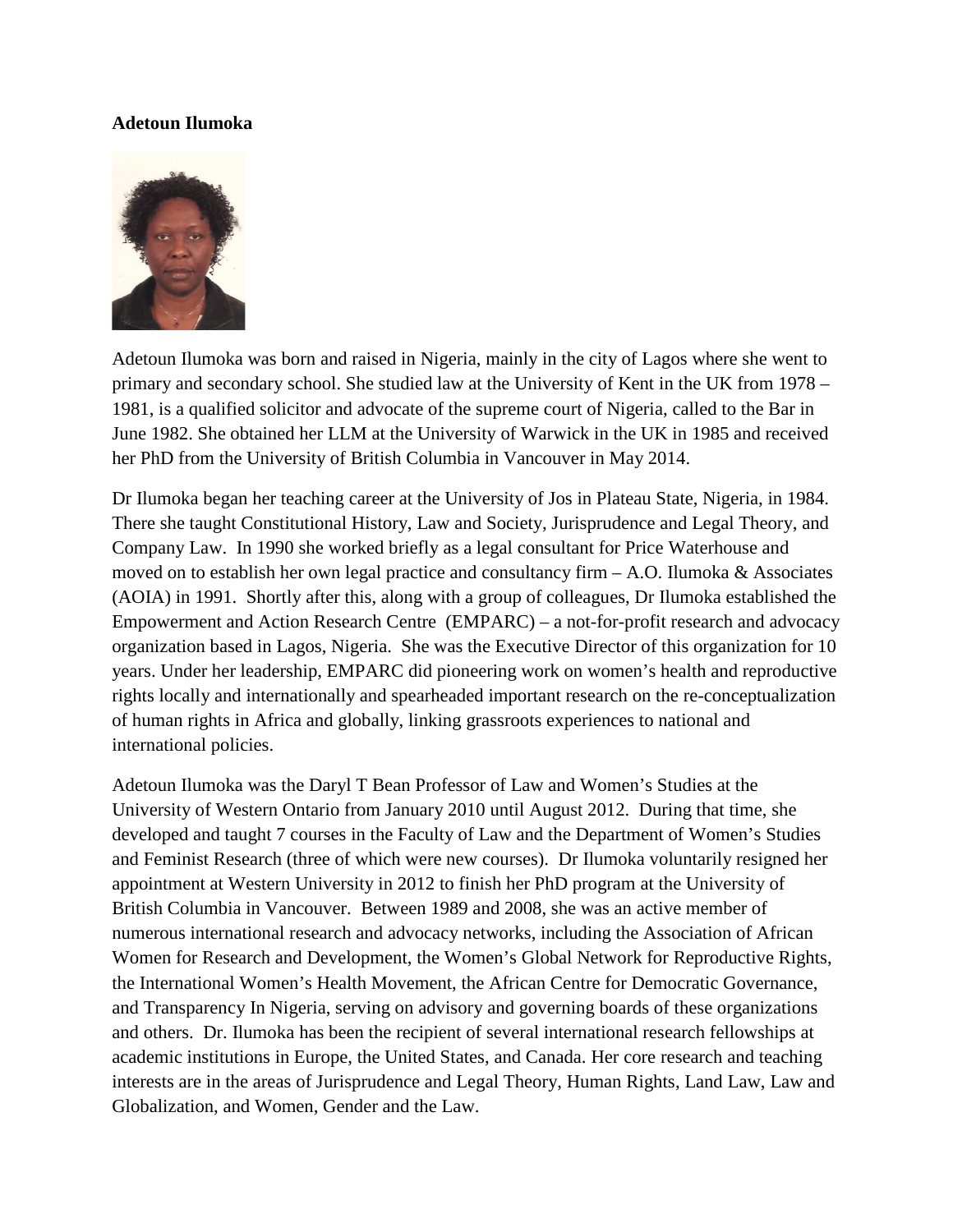#### **Nabila Khan**



Nabila Khan, BA Hons (McMaster), is currently enrolled in the JD program at Osgoode Hall Law School in Toronto, Ontario. She is a legal intern at the International Women's Rights Project and a former intern of the Bangladesh Legal Aid and Services Trust in Dhaka, Bangladesh, where she conducted research focused on Bangladesh's garment industry and the effects of working conditions on women's health and safety, wage and sustainability, mental health, ability to fulfill domestic responsibilities, and worker autonomy to negotiate. Nabila is currently assisting the UN Special Rapporteur on Modern Forms of Slavery in research on forced and child labour in the South Asian garment industry. She is also a Research Assistant at the Canadian Forum on Civil Justice, and a student at ARCH Disability Law Centre as part of Osgoode Hall's Disability Law Intensive Program.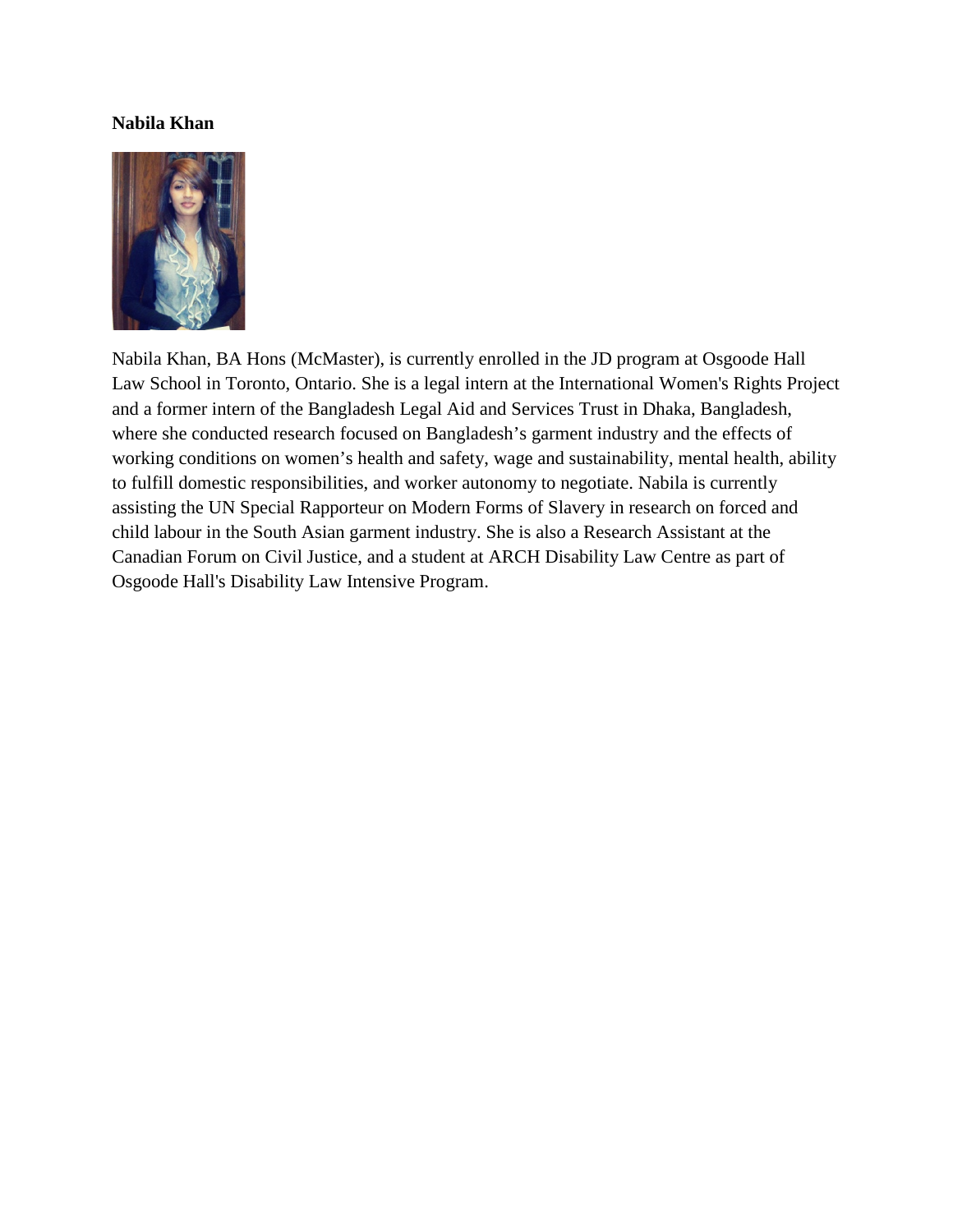## **Kathleen Lahey**



Kathleen Lahey is professor and Queen's National Scholar, Faculty of Law, Queen's University, and cross-appointed to Gender Studies and Cultural Studies. She teaches taxation, tax policy, property, and equality law. A member of the Ontario Fair Tax Commission working groups on corporate taxation and on women in taxation, as well as the Law Commission of Canada Advisory Group on adult relationships and the FemTax, Law and Society International Legal Feminisms, and TUAQ research networks, she consults widely on tax and economic issues concerning women. Her current research focuses on comparative and domestic gender impact analysis of fiscal policies, and in 2013 she presented her work at the Arctic Council conference in Kiruna, Sweden while a visiting professor at Umea University Forum on Studies in Law and Society. Recent works include *The Alberta Disadvantage: Gender, Taxation, and Income Inequality*, Parkland, 2015, 'Uncovering Women in Taxation,' *Osgoode Hall Law School* (in publication 2015), and 'Economic Crisis, Gender Equality, and Policy Responses in Spain and Canada,' *Feminist Economics* (2013) 19: 3, 82-107 (with Paloma de Villota).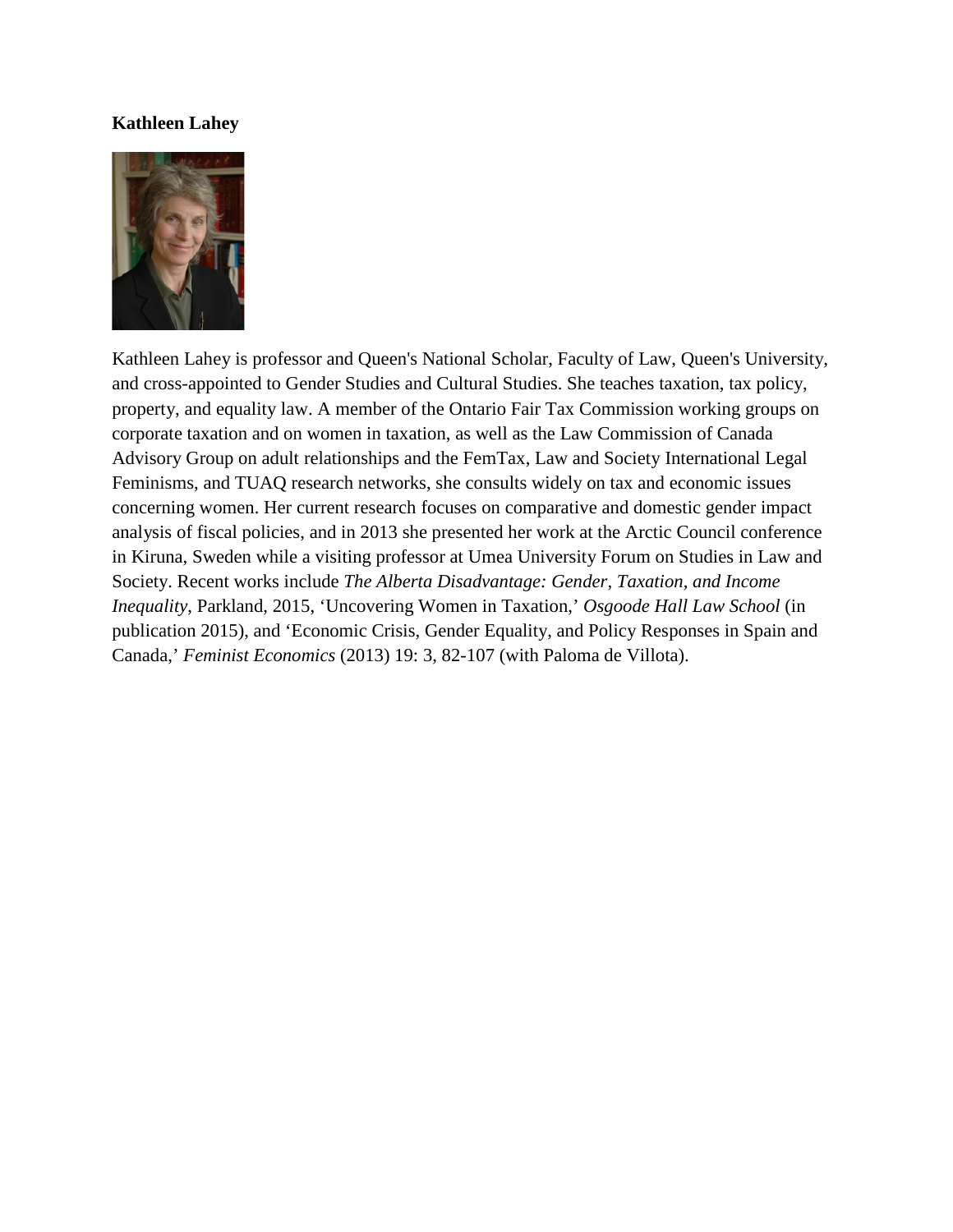# **Kira McCutcheon**



Kira is a fourth year undergraduate student at Queen's University in Kingston, Ontario. She is expected to graduate June 2015 with a degree in Global Development.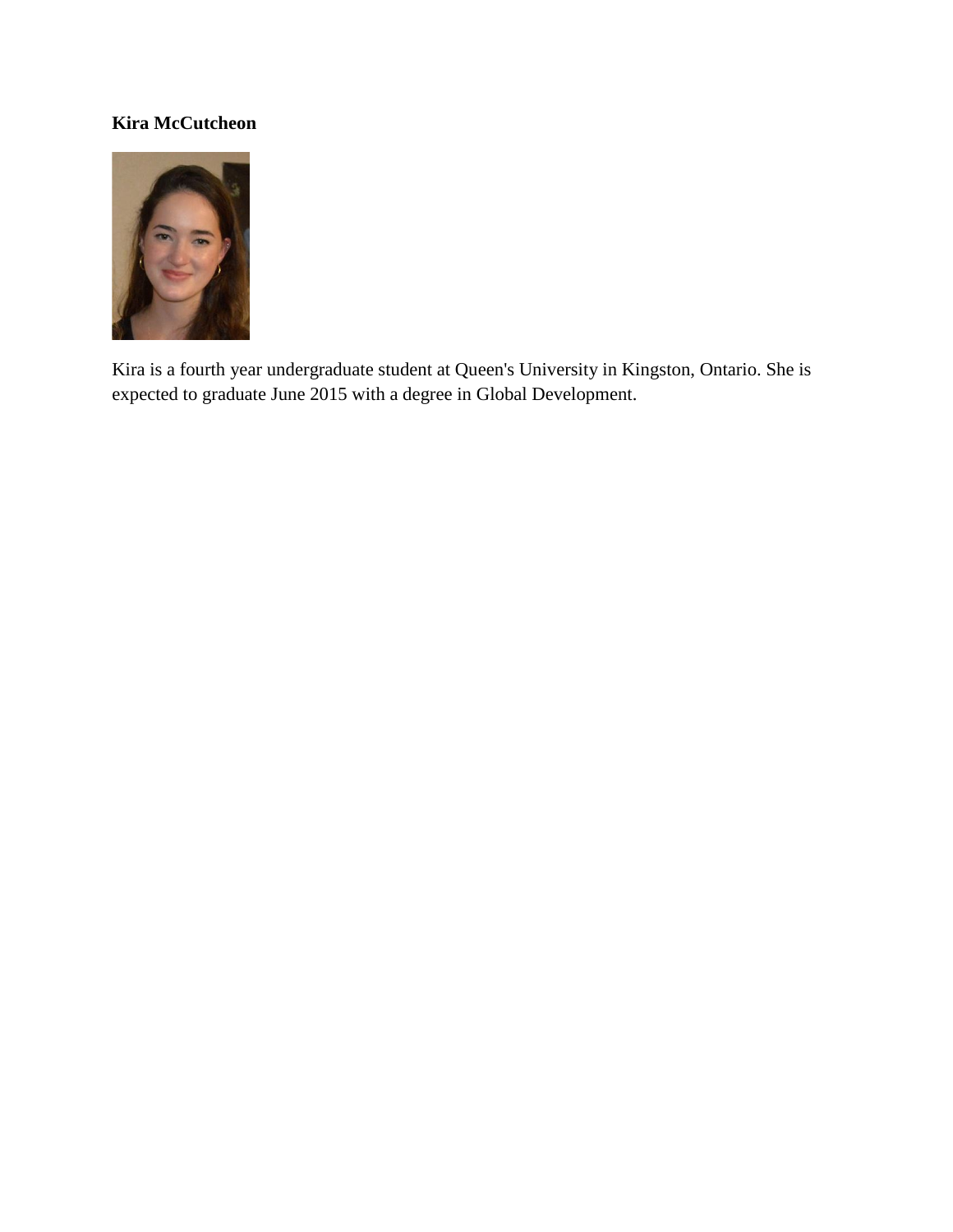#### **Ann Mumford**



Ann Mumford is Reader in Tax and Commercial law at the Dickson Poon School of Law, King's College, London, and holds the degree of doctor of laws. Her work focuses on international, comparative, and socio-legal, feminist legal perspectives, with particular application to taxation law. She has has extensive experience as course convener and programme director of undergraduate and post-graduate degrees in commercial law, tax law, and law and accounting. She has overseen the production and delivery of LLB, LLM and MSc courses at Queen Mary, the London School of Economics, and Cardiff University. Additionally, Dr. Mumford has served as the British Council's visiting chair in Gender Studies at the University of Complutense, Madrid. Dr. Mumford regularly supports nongovernmental organizations working to further women's economic equality, and works with scholarly organizations to support socio- legal research in the law of taxation. In particular, she has contributed to responses and gender analyses of UK governmental budgets, as coordinated by leading NGOs in the UK, on a number of occasions, and has published extensively on issues pertaining to gender and taxation.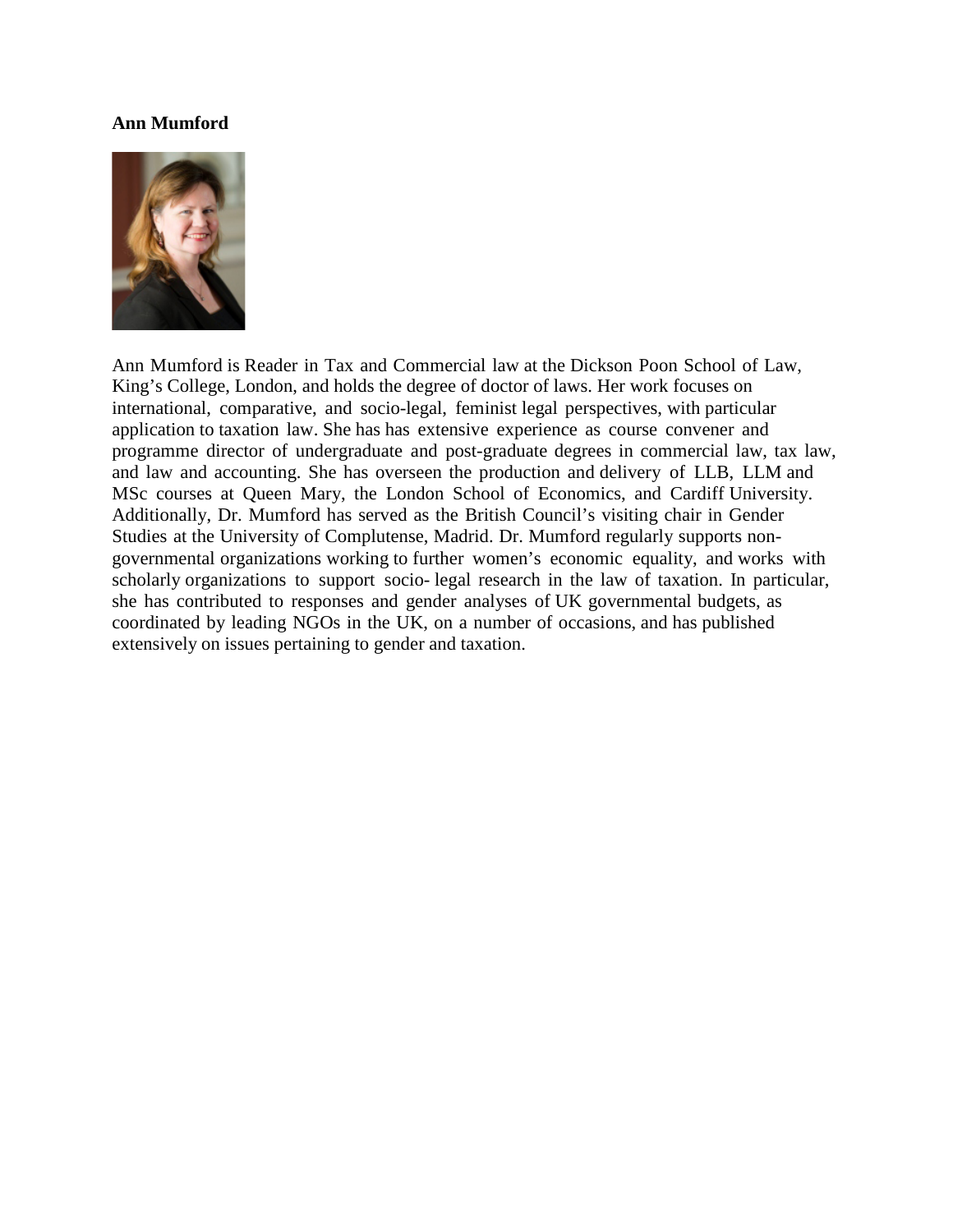# **David Quentin**



David Quentin is a barrister specialising in UK and international tax law. He is also a Senior Adviser to the Tax Justice Network and a visiting research fellow at the University of Sussex.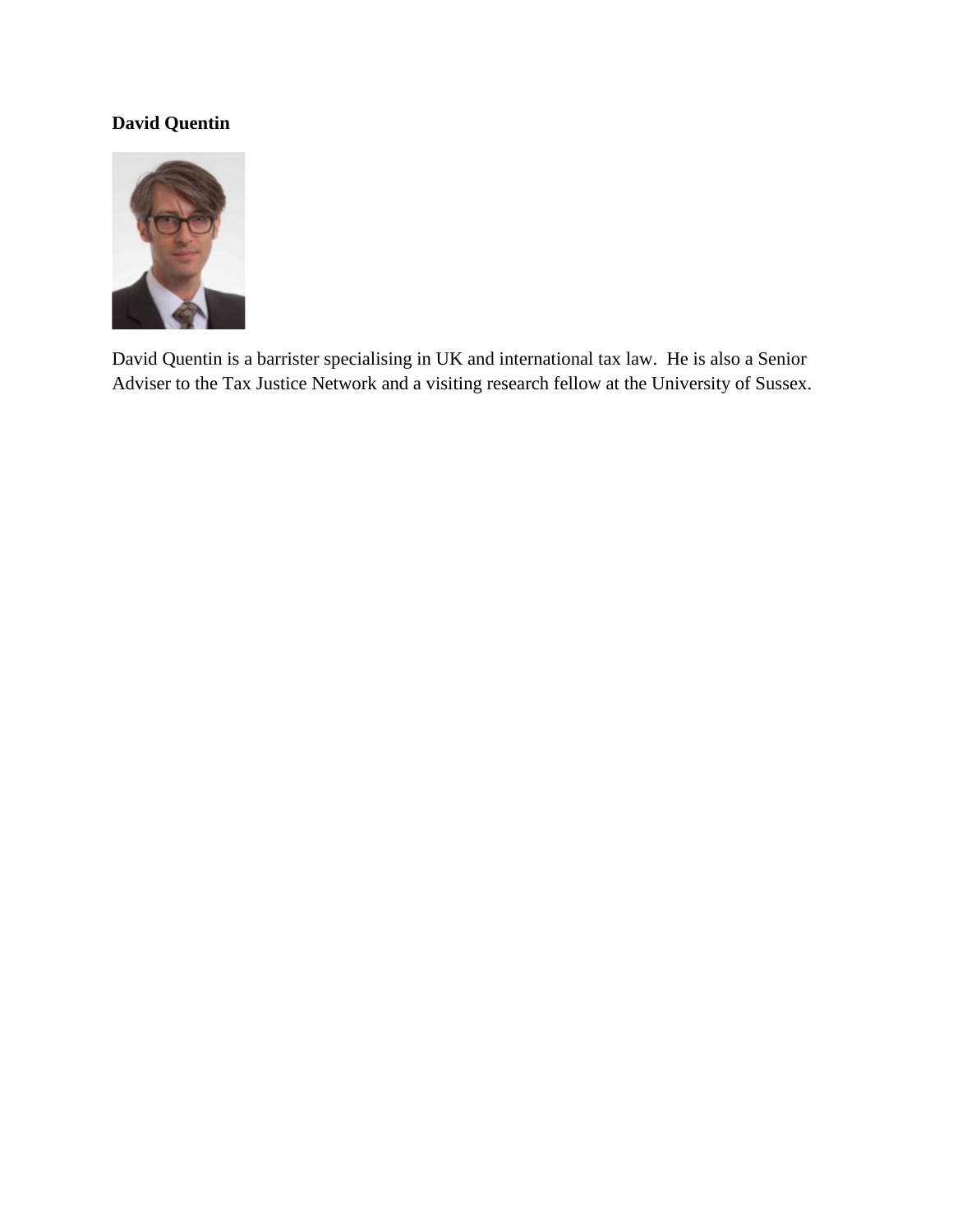# **Evelyn Palach**



Evelyn is a second year student at the Faculty of Law, Queen's University, where she is currently enrolled in the Taxation class.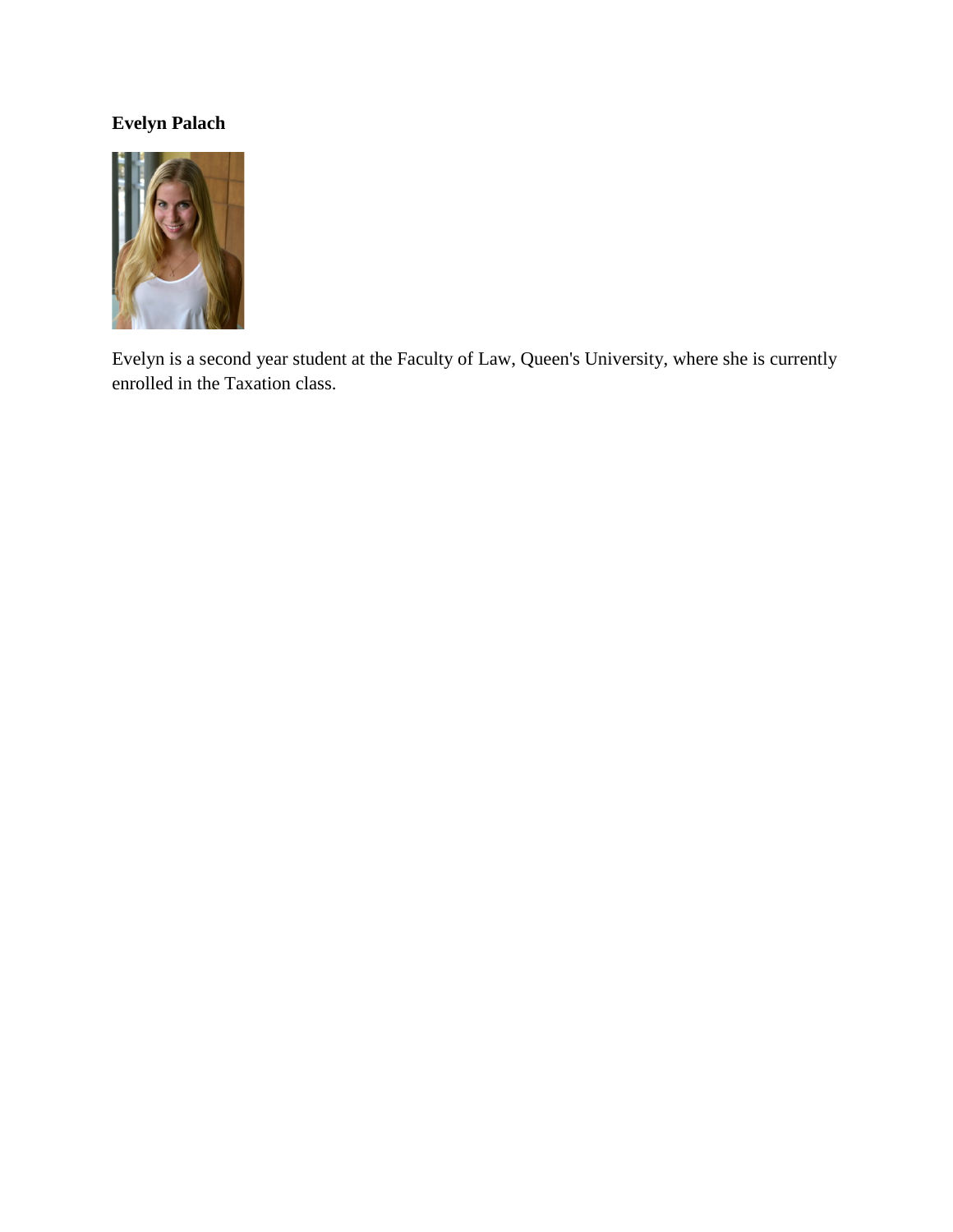#### **Leonel C. Pessoa**



Leonel Cesarino Pessôa holds degrees in law and philosophy and the doctorate in law awarded by the University of São Paulo Law School, is a Professor at the University Center FMU, and is also Researcher, Getúlio Vargas Foundation São Paulo College of Law, Brazil. He is a member of the Brazilian Bar Association, a member of the taxation commission of the Bar Association of São Paulo, and has experience as a lawyer for many years. He is also a member of the board of Fundação Amaral Carvalho, a Brazilian Hospital with more than 2000 employees, and a judge at the Tribunal de Impostos e Taxas do Estado de São Paulo – the administrative tribunal for taxes in the state of São Paulo in Brazil. He has worked on taxation and legal theory, and his main research interest is in the role of taxes for promoting sustainable development. In this sense, he has worked with taxation to achieve distributive justice, environmental taxation, and appropriate tax treatment of non-profit organizations. He has recently completed a research project for the federal government of Brazil on the tax challenges posed by civil society organizations in order to improve the system.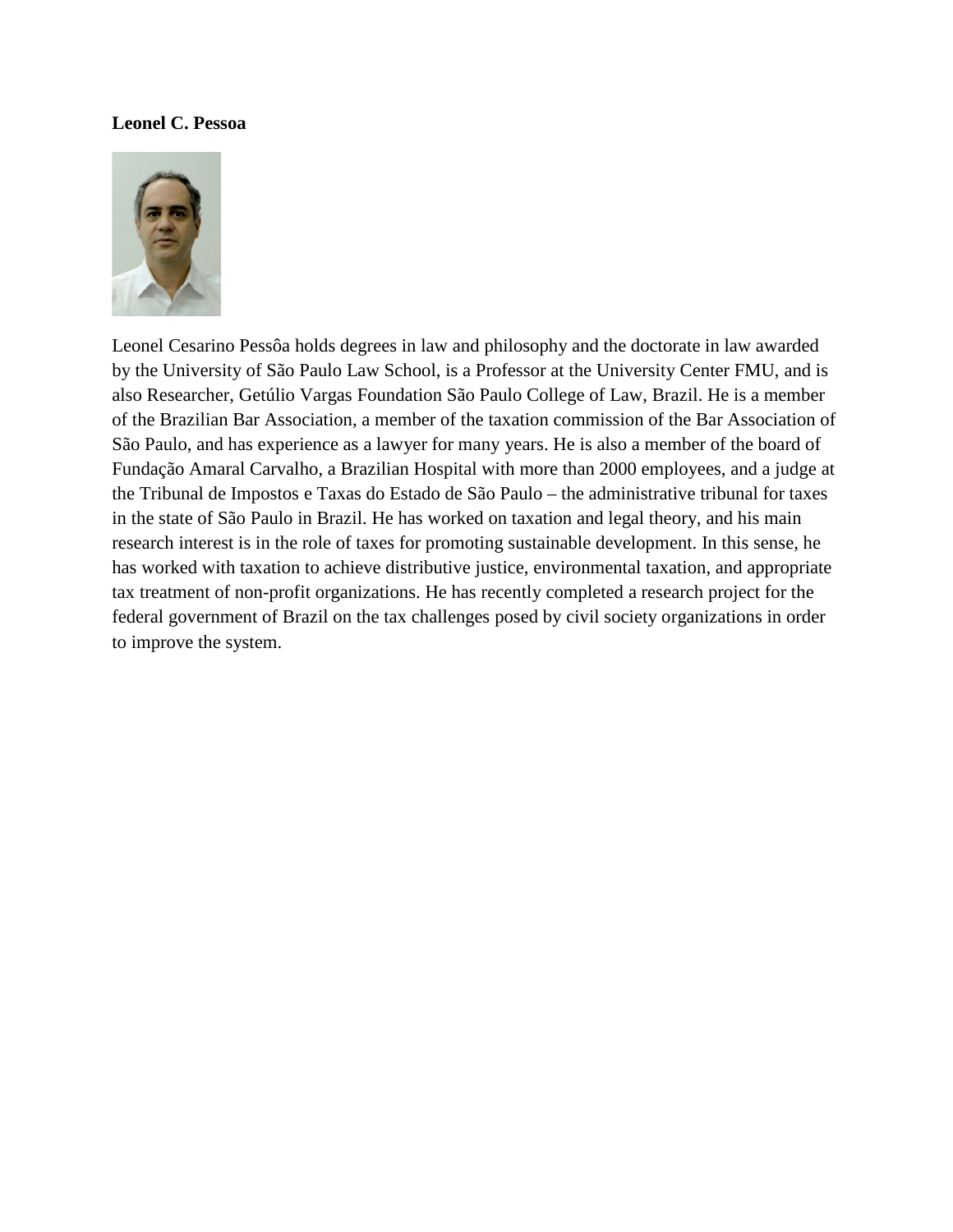## Sheila Regehr



Sheila Regehr currently serves as Chair, Basic Income Canada Network (BICN), and is the former Executive Director of the National Council of Welfare, an independent advisory body to the Government of Canada that published reports on poverty and related policy. Her career has included positions as Economic Policy Coordinator and Director General of Policy at Status of Women Canada, where she coauthored two editions of the influential *Economic Gender Equality Indicators*, which now frame statistical studies of women's economic status, paid and unpaid work contributions, and incomes by levels of educational attainment. She has also held domestic and international positions related to gender, employment, and income security at Human Resources and Skills Development Canada, and its earlier incarnations, as well as life as a lone parent, union representative, and volunteer.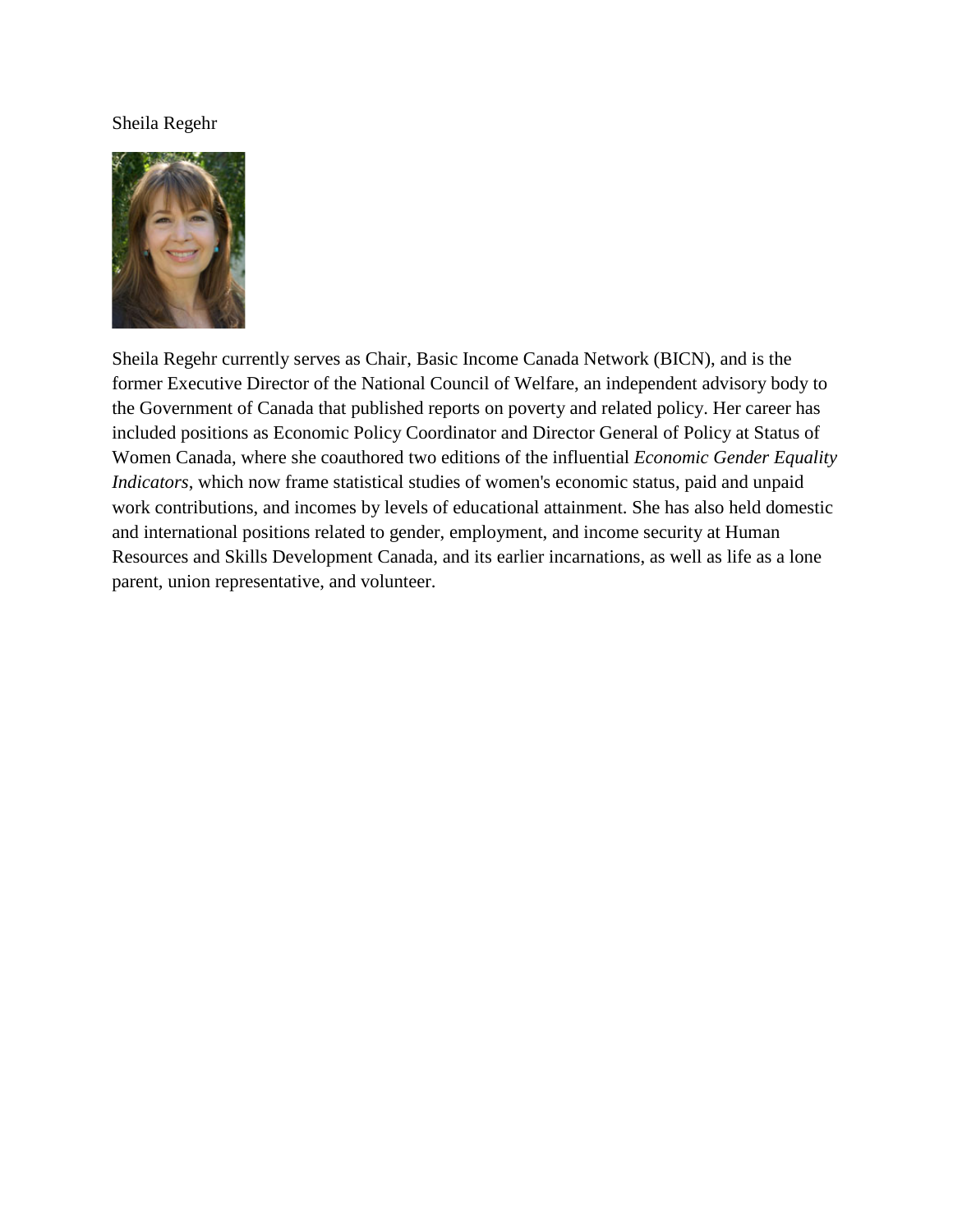## Erika Siu



Erika Dayle Siu is a Tax Policy Analyst and has worked for the United Nations, New Rules for Global Finance, and the International Centre for Taxation and Development (ICTD). Her research with the UN Tax Committee focused on proposing recommendations for the UN Model Convention on the taxation of profits from emissions trading. At the UN Office for South-South Cooperation, Erika worked on a project to exchange successful tax practices among developing country tax administrations and facilitate technical cooperation partnerships through South-South cooperation. Her current research with the ICTD is an analysis of unitary taxation approaches in federal and regional integrated markets with a special focus on developing country regional economic communities such as the East African Community, ASEAN, and Mercosur. Erika is a graduate of New York University Law School's Graduate Tax Program and member of the New York Bar.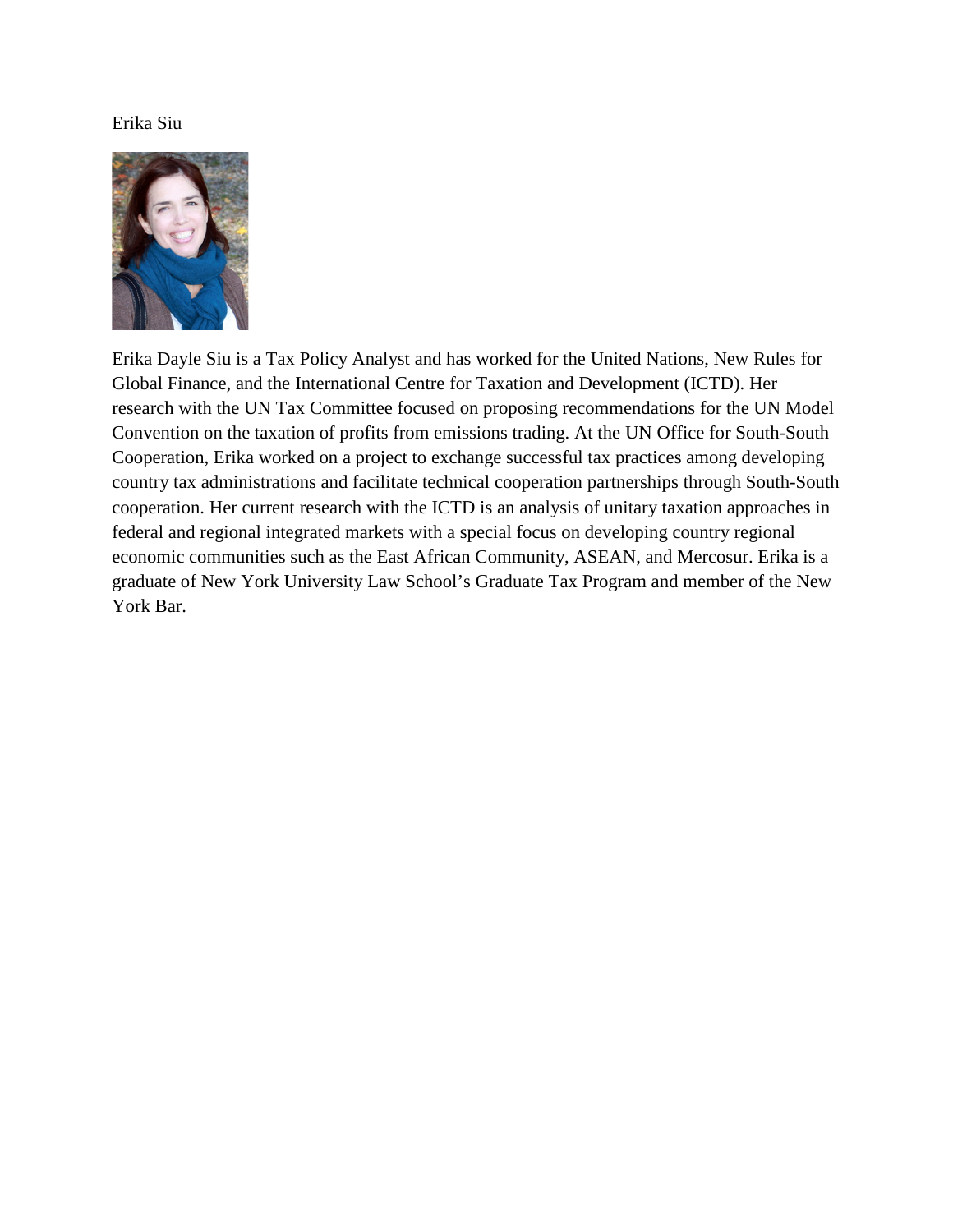## Meenal Shrivastava



An alumnus of Jawaharlal Nehru University (JNU), New Delhi, Meenal Shrivastava is Associate Professor and Coordinator of Political Economy and Global Studies at Athabasca University. Defining the complex concept of 'globalization' as a description, a process, as well as an ideology, her research interests include various aspects and agents of globalization as seen through the lenses of international political economy and the emerging field of global studies. Drawing from her past and ongoing research on the evolution of institutions of democracy in the Global South and their interaction with the structures of international political economy, one of her current projects is a collaborative research project exploring the impact of the growing reliance on oil revenue on institutions of democracy in Alberta, specifically, and Canada generally. Her second ongoing project explores the application of the social history approach of Subaltern Studies to deepen the understanding of Global Studies as it grapples with processes of globalization and the widening gulf between the peoples and states.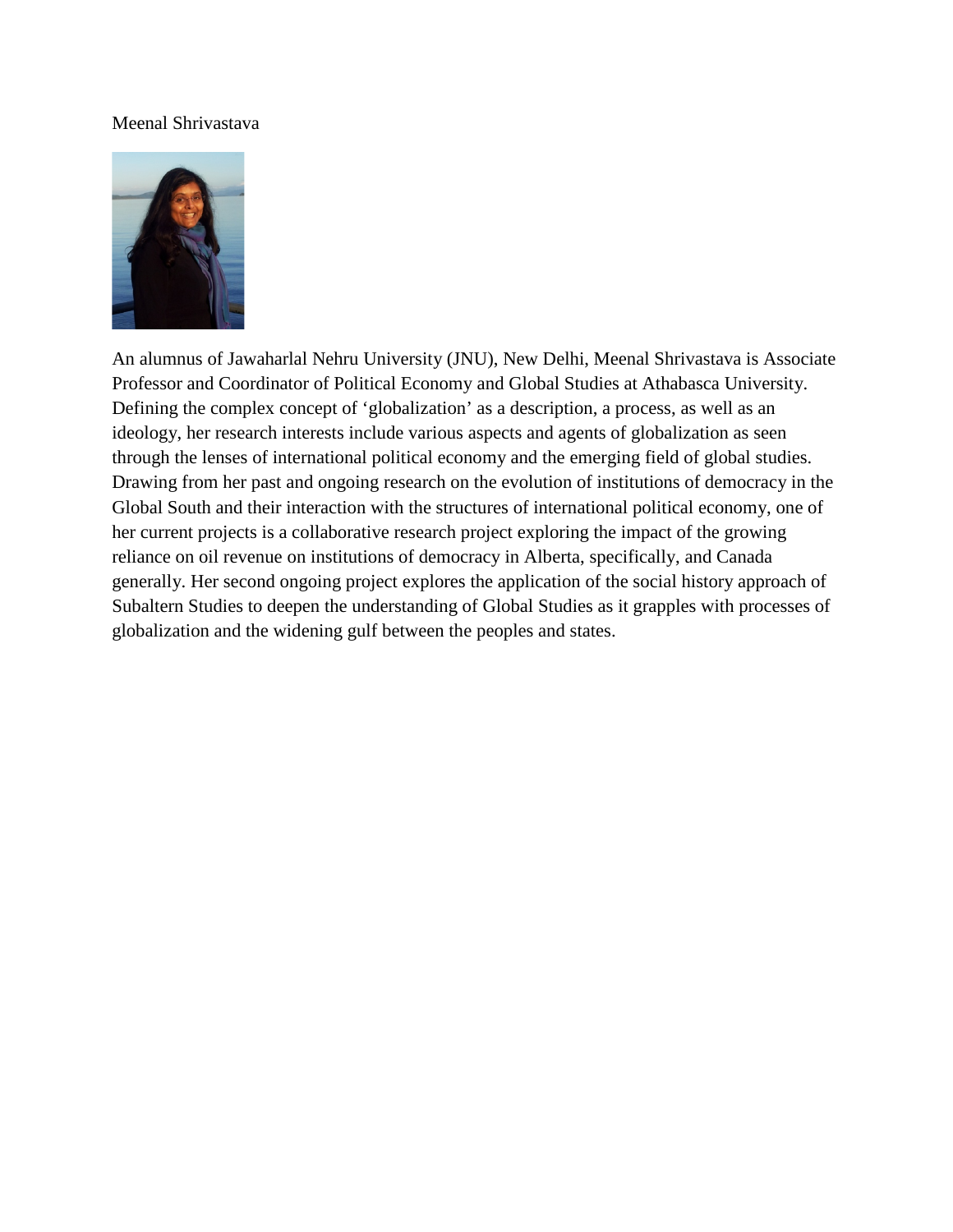## **Ulrike Spangenberg**



Ulrike Spangenberg is a Research Fellow, Umeå University and at the Gender Equality Institute, Berlin with a doctoral degree in law. She specializes in equality and nondiscrimination requirements in the tax and pension systems as well as regulatory impact assessment procedures. Her doctoral dissertation is on indirect discrimination (disparate impact or systemic discrimination) in income tax law. She has been a research associate in the consultancy project on Family Taxation and Gender Mainstreaming for the German Federal Ministry of Finance, did extensive research and consultations on joint taxation, and is currently working as a family taxation consultant for the Green Party in the German parliament. She also organized a widely recognized interdisciplinary conference on *Changing Perspectives in Tax Policy in Germany and Austria*, the contributions from which were published in book form in 2013 (with Maria Wersig, eds).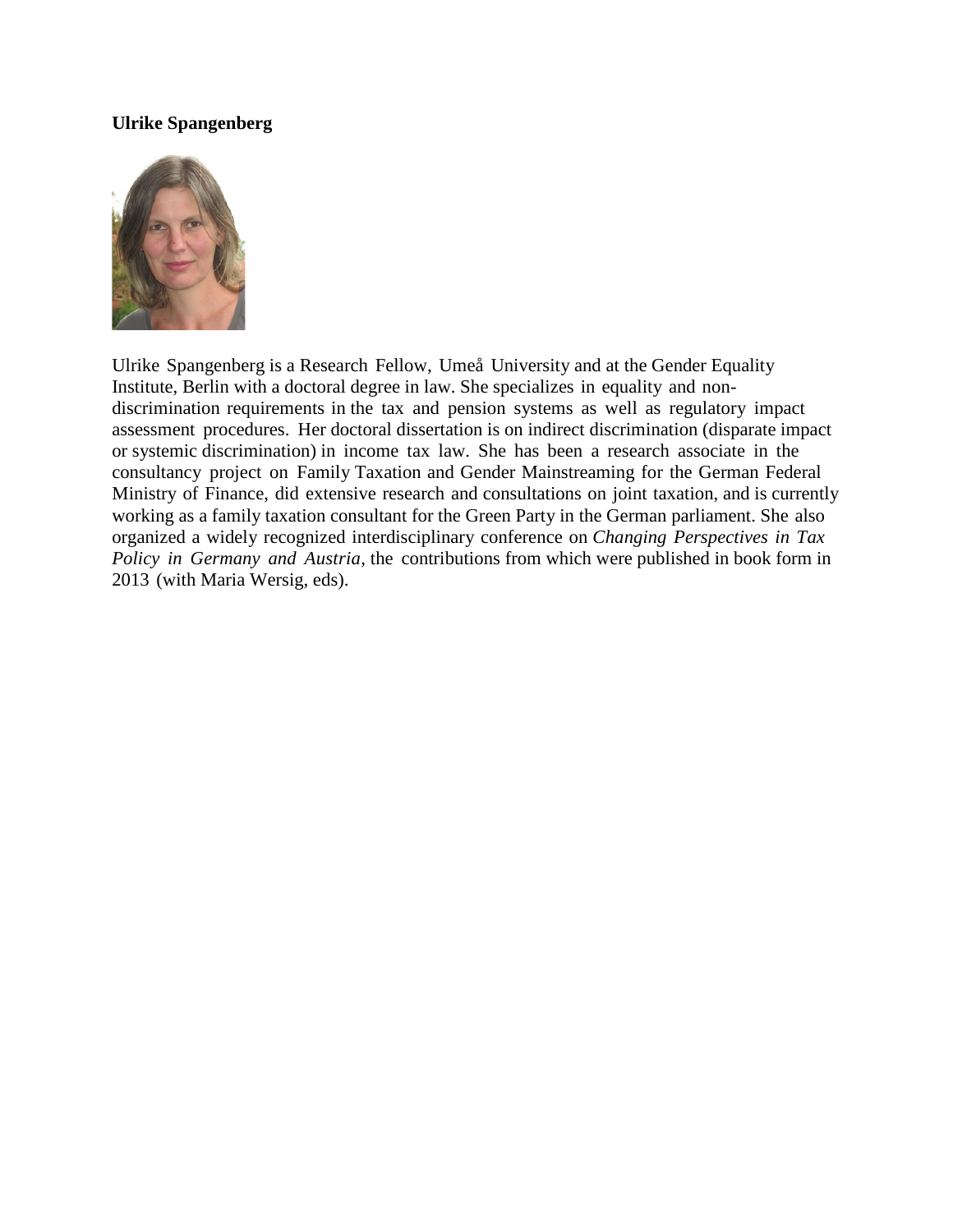#### **Attiya Waris**



Attiya Waris is an Advocate, Arbitrator, and is a Senior Lecturer at the Law School, University of Nairobi in Kenya, where she has been teaching for over 10 years. She is currently a visiting lecturer at the University of Rwanda as well as at the University of Pretoria. She holds a PhD from Lancaster University, UK, and holds two Masters of Laws, one in Human Rights and Democratisation in Africa from the University of Pretoria in South Africa, and the other in Business and Commercial Law from the University of London, with an Undergraduate Honours Law degree from the University of Nairobi. She is the current Managing Editor of the *University of Nairobi Law Journal*, co-editor of the *Journal of Australian Taxation*, member of the board of Lawyers 4 Better Business, and Senior Advisor to the Tax Justice Network.

She researches on the linkages between tax revenue and tax spending with reference to human rights, development, and poverty alleviation, as well as the movement of wealth across borders and its impact on developing states. She has authored, edited, and co-authored several taxation books, and has authored numerous publications in both Kenyan and international journals, including the *International Bulletin for Fiscal Development*, the *Transfer Pricing Journal*, and the *WHO Bulletin*. She comes from a strong mixed practitioner and academic background, having worked in the UK as well as in several countries in Europe and Africa in academia, law firms, non-governmental organisations, and the United Nations.